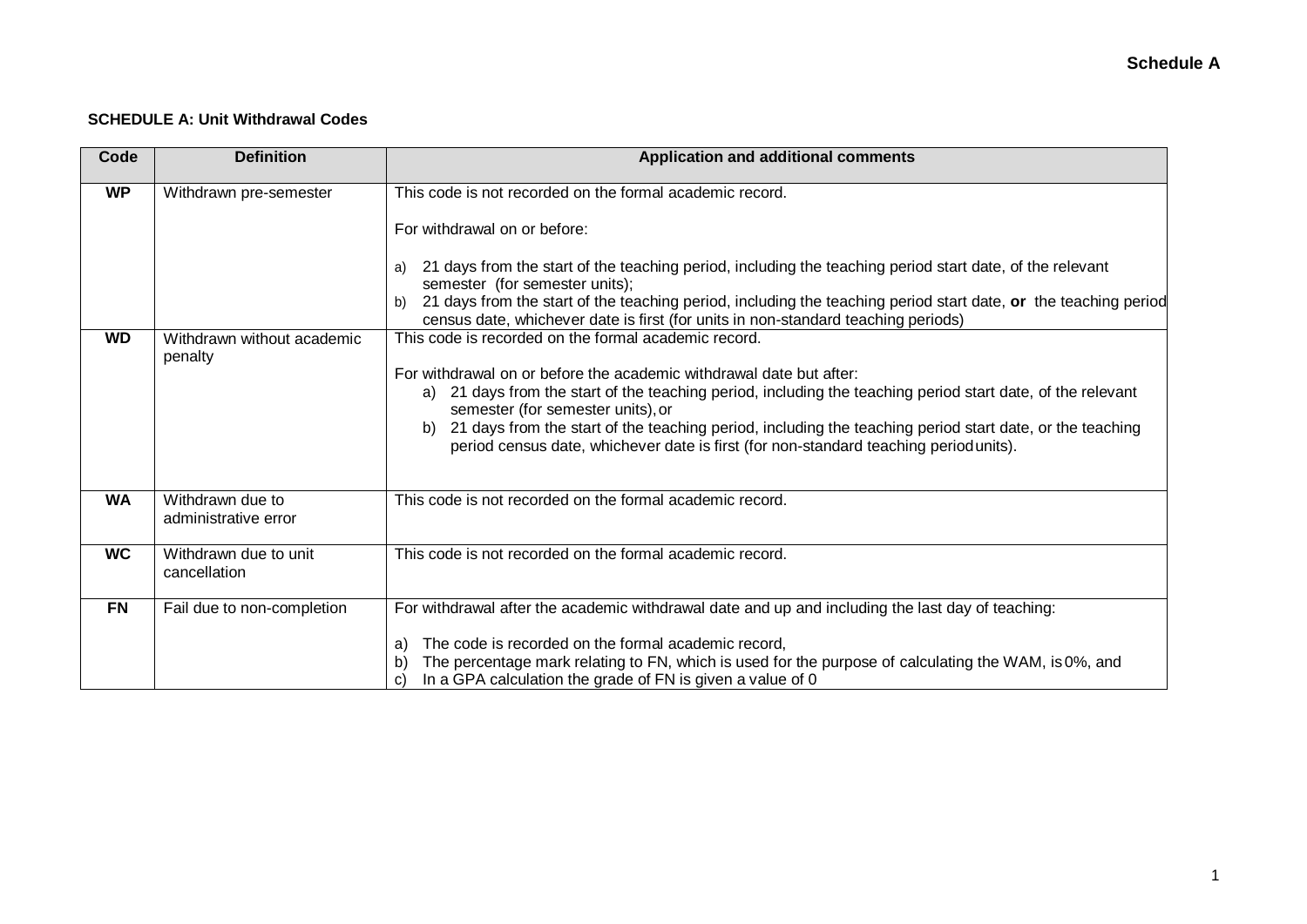## **SCHEDULE B: University decisions affecting student enrolment and eligibility for readmission**

| <b>University Decision affecting</b><br>student enrolment status                                                                                                                                                                                                                                                           | <b>Applied at</b><br>the level<br><b>of</b>            | <b>Grounds</b>                                                                                                                                                     | Condition(s) imposed as a result of the<br><b>University Decision</b>                                                                                                                                                                                                                                                                                                                                                                                                                                                                                                                                                                                                                                                                                                                                     | Condition(s) to be met to return to study at the University<br>(where relevant)                                                                                                                                                                                                                                                                                                                                               | Where to lodge application to return to study<br>(where relevant)                                                                                                                                                                                                                                                                                                                                                                                                                             |
|----------------------------------------------------------------------------------------------------------------------------------------------------------------------------------------------------------------------------------------------------------------------------------------------------------------------------|--------------------------------------------------------|--------------------------------------------------------------------------------------------------------------------------------------------------------------------|-----------------------------------------------------------------------------------------------------------------------------------------------------------------------------------------------------------------------------------------------------------------------------------------------------------------------------------------------------------------------------------------------------------------------------------------------------------------------------------------------------------------------------------------------------------------------------------------------------------------------------------------------------------------------------------------------------------------------------------------------------------------------------------------------------------|-------------------------------------------------------------------------------------------------------------------------------------------------------------------------------------------------------------------------------------------------------------------------------------------------------------------------------------------------------------------------------------------------------------------------------|-----------------------------------------------------------------------------------------------------------------------------------------------------------------------------------------------------------------------------------------------------------------------------------------------------------------------------------------------------------------------------------------------------------------------------------------------------------------------------------------------|
| <b>Discontinuation</b> - occurs as<br>a result of inactive enrolment<br>(coursework) or approved<br>change of status (HDR)<br>Coursework student does not<br>have the automatic right to<br>return to study and must<br>apply for new admission and<br>compete to gain entry either<br>in the same course or new<br>course | A course                                               | Coursework student has allowed course<br>enrolment to lapse without approved<br>leave                                                                              | Not permitted to re-enrol                                                                                                                                                                                                                                                                                                                                                                                                                                                                                                                                                                                                                                                                                                                                                                                 | Must re-apply for admission to the University. The student may<br>opt to study in the same course or choose another course                                                                                                                                                                                                                                                                                                    | Lodge application with Admissions in accordance with<br>University Policy on Admission - Coursework (UP16/5)<br>N.B No academic barrier for readmission to the same<br>course, but faculties may require an explanation<br>regarding why the student failed to maintain their<br>enrolment                                                                                                                                                                                                    |
| <b>Suspension</b> $-$ course<br>enrolment is not cancelled.<br>Student has the automatic                                                                                                                                                                                                                                   | A course /<br>A course<br>and<br>associated            | Academic Progress                                                                                                                                                  | Suspended for 12 months                                                                                                                                                                                                                                                                                                                                                                                                                                                                                                                                                                                                                                                                                                                                                                                   | Domestic students re-enrol into the same course<br>International students re-apply for admission to the<br>University to study in the same course                                                                                                                                                                                                                                                                             | <b>Student Administration</b>                                                                                                                                                                                                                                                                                                                                                                                                                                                                 |
| right of return to study under<br>the same conditions unless<br>an encumbrance prevents<br>them from doing so.                                                                                                                                                                                                             | courses                                                | Misconduct                                                                                                                                                         | Exclusion from enrolment in all units offered by the University for<br>a period of up to one academic year (3.1(f) of the Regulations for<br>student conduct and discipline).                                                                                                                                                                                                                                                                                                                                                                                                                                                                                                                                                                                                                             | Student has the automatic right of return to study under the<br>same conditions unless an encumbrance prevents them from<br>doing do, e.g. completion of an online course                                                                                                                                                                                                                                                     | No application required.                                                                                                                                                                                                                                                                                                                                                                                                                                                                      |
|                                                                                                                                                                                                                                                                                                                            | <b>The</b><br>Institution                              | Misconduct<br>$\bullet$                                                                                                                                            | Exclusion from enrolment in all unit and courses offered by the<br>University for a period of up to one academic year (3.1(f) of the<br>Regulations for student conduct and discipline)                                                                                                                                                                                                                                                                                                                                                                                                                                                                                                                                                                                                                   | Student has the automatic right of return to study under the<br>same conditions unless an encumbrance prevents them from<br>doing do, e.g. completion of an online course                                                                                                                                                                                                                                                     | No application required.                                                                                                                                                                                                                                                                                                                                                                                                                                                                      |
|                                                                                                                                                                                                                                                                                                                            |                                                        | • Not fit to study                                                                                                                                                 | Suspended for a specified time                                                                                                                                                                                                                                                                                                                                                                                                                                                                                                                                                                                                                                                                                                                                                                            | The University must be satisfied that the student is fit for study,<br>e.g. clause 6.2.1 of the University Policy on: Mental Health<br>(UP10/8)                                                                                                                                                                                                                                                                               | Associate Director, Student Services (role<br>disestablished.<br>Proposed change: Associate Director, Service and<br><b>Engagement (Student Services)</b><br>N.B. Student must demonstrate inherent requirements                                                                                                                                                                                                                                                                              |
|                                                                                                                                                                                                                                                                                                                            |                                                        | HDR student is approved for period<br>of voluntary suspension (approved<br>leave)                                                                                  | Usually no conditions but may be conditions specific to<br>circumstances                                                                                                                                                                                                                                                                                                                                                                                                                                                                                                                                                                                                                                                                                                                                  | Any conditions that have been set must be met                                                                                                                                                                                                                                                                                                                                                                                 | to study - to be established by the University.<br><b>Graduate Research School</b>                                                                                                                                                                                                                                                                                                                                                                                                            |
| <b>Exclusion</b> – course<br>admission and/or enrolment<br>is terminated or re-enrolment<br>denied.<br>Student does not have the                                                                                                                                                                                           | A unit                                                 | Academic Progress: Core Unit<br>Exclusion - a student who fails a<br>unit twice (see 4.1 of the University<br><b>Policy on Academic Progress</b><br><b>UP11/26</b> | Not permitted to enrol in a specific unit                                                                                                                                                                                                                                                                                                                                                                                                                                                                                                                                                                                                                                                                                                                                                                 | Relevant faculty or board must approve enrolment in recognition<br>of significant mitigating circumstances (3.2 of University Policy<br>on Academic Progress UP11/26                                                                                                                                                                                                                                                          | As per University Policy on Academic Progress<br>UP11/26                                                                                                                                                                                                                                                                                                                                                                                                                                      |
| automatic right to return to<br>study and must apply for<br>admission and compete to<br>gain entry either in the same<br>course or new course.<br>An encumbrance may affect<br>their admission or<br>re/enrolment.                                                                                                         | A course /<br>A course<br>and<br>associated<br>courses | <b>Academic Progress</b>                                                                                                                                           | Not permitted to re-enrol                                                                                                                                                                                                                                                                                                                                                                                                                                                                                                                                                                                                                                                                                                                                                                                 | Student must apply for admission to the University only after 12<br>months has elapsed since the assignment of the excluded<br>status, with the exception of BPhil (Hons) students.<br>The student may opt to study in the same course or choose<br>another course.<br>Certain courses (e.g. Faculty of Health and Medical Sciences<br>courses) are exempted from allowing students to be readmitted<br>into the same course. | Lodge application with Admissions in accordance with<br>University Policy on Admission - Coursework (UP16/5)<br>(competitive process)<br>For HDR students lodge application in accordance with<br>the standard application process for the course<br>If readmission is available, students must submit a<br>Personal statement which must outline:<br>reasons for seeking readmission; and<br>the issues which contributed to poor academic<br>performance; and action taken to address those |
|                                                                                                                                                                                                                                                                                                                            |                                                        | Misconduct                                                                                                                                                         | Cancellation of a student's current enrolment in any course<br>offered by the University (as per 3.1(g) of the Regulations for<br>student conduct and discipline)<br>A student's admission and/or enrolment terminated or re-<br>enrolment denied at the discretion of the University -<br>behaviour grounds (i) dishonest and/or deceitful behaviour<br>during the course of study at the University, (ii) excluded from<br>a course at the University on more than one occasion; (iii)<br>previously suspended or excluded from a course at another<br>institution; (v) the University considers that the student poses<br>a risk to members of the University and/or the wider<br>community (Student Rule 22). Admission to coursework<br>course or a Direct Pathway or transfer denied under the same | Student must apply for admission to the University.<br>The student may opt to study in the same course or choose<br>another course.<br>Certain courses (e.g. Faculty of Health and Medical Sciences<br>courses) are exempted from allowing students to be readmitted<br>into the same course.                                                                                                                                 | issues.<br>Lodge application with Admissions in accordance with<br>University Policy on Admission - Coursework (UP16/5)<br>(competitive process)<br>For HDR students lodge application in accordance with<br>the standard application process for the course                                                                                                                                                                                                                                  |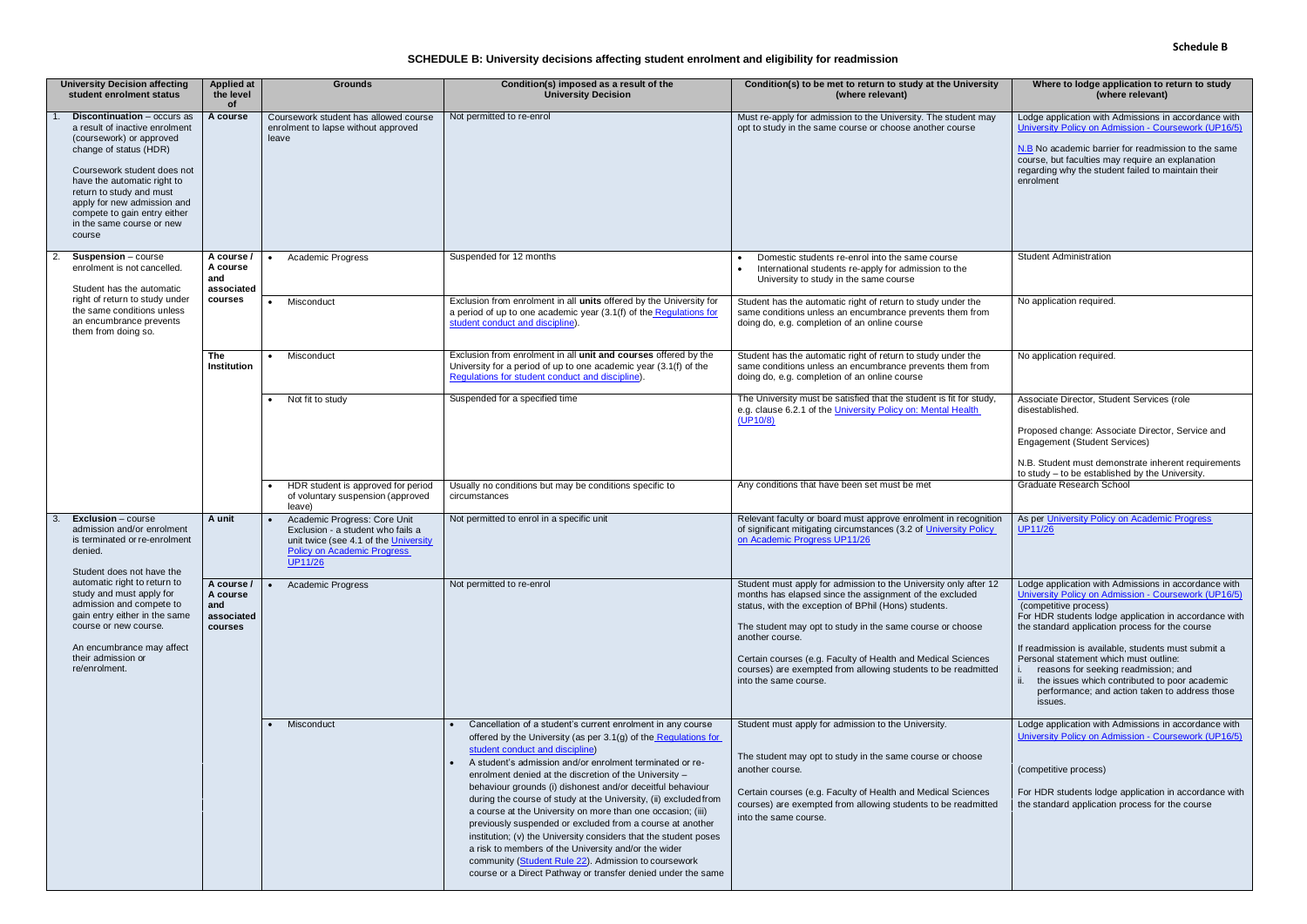| ٦t              | Lodge application with Admission in accordance with<br>University Policy on Admission - Coursework (UP16/5)<br>(competitive process)<br>For HDR students lodge application in accordance with<br>the standard application process for the course<br>P.S. Permitted to apply for entry to other courses<br>unless also deemed Unfit to Study<br>In accordance with the standard application process for<br>the course |
|-----------------|----------------------------------------------------------------------------------------------------------------------------------------------------------------------------------------------------------------------------------------------------------------------------------------------------------------------------------------------------------------------------------------------------------------------|
|                 | In accordance with University Policy on Admission -<br>Coursework (UP16/5)<br>(competitive process)<br>For HDR students lodge application in accordance with<br>the standard application process for the course                                                                                                                                                                                                      |
| may<br>is<br>ay | Lodge application with Admission in accordance with<br>University Policy on Admission - Coursework (UP16/5)<br>(competitive process)<br>For HDR students lodge application in accordance with<br>the standard application process for the course                                                                                                                                                                     |
|                 | Lodge application with Admission in accordance with<br>University Policy on Admission - Coursework (UP16/5)<br>(competitive process)<br>For HDR students lodge application in accordance with<br>the standard application process for the course                                                                                                                                                                     |
| n of            | Senior Deputy Vice-Chancellor.                                                                                                                                                                                                                                                                                                                                                                                       |
|                 |                                                                                                                                                                                                                                                                                                                                                                                                                      |
| l.              |                                                                                                                                                                                                                                                                                                                                                                                                                      |
| I.              |                                                                                                                                                                                                                                                                                                                                                                                                                      |

|                                                                                                                                                                      |                                  |                                                                                                                                                                                                                                                                                            |                                                                                                                                                                                                                                                                                                                                                                                                                                                                                                                                                                                                                                                                                                                                                                                                                                                                                                                                                                                                                                                                                                                                                            |                                                                                                                                                                                                                                                                                                       | JUICUUIC L                                                                                                                                                                                                                                                                                                                                  |
|----------------------------------------------------------------------------------------------------------------------------------------------------------------------|----------------------------------|--------------------------------------------------------------------------------------------------------------------------------------------------------------------------------------------------------------------------------------------------------------------------------------------|------------------------------------------------------------------------------------------------------------------------------------------------------------------------------------------------------------------------------------------------------------------------------------------------------------------------------------------------------------------------------------------------------------------------------------------------------------------------------------------------------------------------------------------------------------------------------------------------------------------------------------------------------------------------------------------------------------------------------------------------------------------------------------------------------------------------------------------------------------------------------------------------------------------------------------------------------------------------------------------------------------------------------------------------------------------------------------------------------------------------------------------------------------|-------------------------------------------------------------------------------------------------------------------------------------------------------------------------------------------------------------------------------------------------------------------------------------------------------|---------------------------------------------------------------------------------------------------------------------------------------------------------------------------------------------------------------------------------------------------------------------------------------------------------------------------------------------|
|                                                                                                                                                                      |                                  |                                                                                                                                                                                                                                                                                            | grounds (clause 1.9 University Policy on Admission - Coursework<br>$(UP16/5)$ .<br>• Not permitted to re-enrol                                                                                                                                                                                                                                                                                                                                                                                                                                                                                                                                                                                                                                                                                                                                                                                                                                                                                                                                                                                                                                             |                                                                                                                                                                                                                                                                                                       |                                                                                                                                                                                                                                                                                                                                             |
|                                                                                                                                                                      |                                  | Not fit to practice                                                                                                                                                                                                                                                                        | Not permitted to re-enrol                                                                                                                                                                                                                                                                                                                                                                                                                                                                                                                                                                                                                                                                                                                                                                                                                                                                                                                                                                                                                                                                                                                                  | The relevant faculty or board must be satisfied that the student<br>can meet the inherent requirements of the profession (as<br>determined by the accrediting professional body                                                                                                                       | Lodge application with Admission in accordance with<br>University Policy on Admission - Coursework (UP16/5)<br>(competitive process)<br>For HDR students lodge application in accordance with<br>the standard application process for the course<br>P.S. Permitted to apply for entry to other courses<br>unless also deemed Unfit to Study |
|                                                                                                                                                                      |                                  | <b>Termination of HDR candidature</b>                                                                                                                                                                                                                                                      | May not be permitted to enrol in an HDR program in the future                                                                                                                                                                                                                                                                                                                                                                                                                                                                                                                                                                                                                                                                                                                                                                                                                                                                                                                                                                                                                                                                                              | Varies - case specific.                                                                                                                                                                                                                                                                               | In accordance with the standard application process for<br>the course                                                                                                                                                                                                                                                                       |
|                                                                                                                                                                      | <b>The</b><br><b>Institution</b> | Academic Progress, e.g. excluded from<br>a course at the University on more than<br>one occasion;<br>Minimal or no academic progress during<br>the enrolled course over three academic<br>years or unable to meet course<br>requirements within the time limit<br>specified for the course | Excluded for a period of three years                                                                                                                                                                                                                                                                                                                                                                                                                                                                                                                                                                                                                                                                                                                                                                                                                                                                                                                                                                                                                                                                                                                       | After three years the student may apply for re-admission, in<br>which student must demonstrate, to the satisfaction of the<br>University, potential to make academic progress                                                                                                                         | In accordance with University Policy on Admission -<br>Coursework (UP16/5)<br>(competitive process)<br>For HDR students lodge application in accordance with<br>the standard application process for the course                                                                                                                             |
|                                                                                                                                                                      |                                  | Misconduct                                                                                                                                                                                                                                                                                 | Cancellation of a student's current enrolment in any course<br>offered by the University (as per 3.1(g) of the Regulations for<br>student conduct and discipline) in conjunction with<br>exclusion from enrolment in all courses or units by the<br>University for a period of up to one academic year $(3.1(f))$ of<br>the Regulations for student conduct and discipline<br>A student's admission and/or enrolment terminated or re-<br>enrolment denied at the discretion of the University -<br>behaviour grounds (i) dishonest and/or deceitful behaviour<br>during the course of study at the University, (ii) excluded from<br>a course at the University on more than one occasion; (iii)<br>previously suspended or excluded from a course at another<br>institution; (v) the University considers that the student poses<br>a risk to members of the University and/or the wider<br>community (Student Rule 22).<br>Admission to a coursework course or a Direct Pathway or<br>transfer denied under the same grounds as in Student Rule<br>22 (clause 1.9 University Policy on Admission - Coursework<br>(UP16/5)<br>Not permitted to re-enroll | Must apply for readmission to the University and the student may<br>opt to study in the same course or choose another course. It is<br>likely that an encumbrance will have to be lifted by satisfying<br>other conditions, e.g. submission of satisfactory reflective essay<br>to allow re-enrolment | Lodge application with Admission in accordance with<br>University Policy on Admission - Coursework (UP16/5)<br>(competitive process)<br>For HDR students lodge application in accordance with<br>the standard application process for the course                                                                                            |
|                                                                                                                                                                      |                                  | Not fit to study                                                                                                                                                                                                                                                                           | Excluded for a period of up to three years                                                                                                                                                                                                                                                                                                                                                                                                                                                                                                                                                                                                                                                                                                                                                                                                                                                                                                                                                                                                                                                                                                                 | After three years the student may apply for re-admission, in<br>which student must demonstrate, to the satisfaction of the<br>University, fitness to study                                                                                                                                            | Lodge application with Admission in accordance with<br>University Policy on Admission - Coursework (UP16/5)<br>(competitive process)<br>For HDR students lodge application in accordance with<br>the standard application process for the course                                                                                            |
| <b>Expulsion</b> – student is<br>expelled from the University<br>indefinitely unless permitted<br>by SDVC                                                            | The<br>Institution               | Misconduct<br>$\bullet$                                                                                                                                                                                                                                                                    | A student's enrolment and all rights and privileges as a student of<br>the University are cancelled.                                                                                                                                                                                                                                                                                                                                                                                                                                                                                                                                                                                                                                                                                                                                                                                                                                                                                                                                                                                                                                                       | Student is not permitted to re-enrol except with the permission of<br>the Senior Deputy Vice-Chancellor (4.(5) of the Regulations.                                                                                                                                                                    | Senior Deputy Vice-Chancellor.                                                                                                                                                                                                                                                                                                              |
| Encumbrance-temporary or<br>permanent restriction or<br>condition that impacts on a<br>student's admission,<br>enrolment or rights as a<br>student of the University | A unit                           | Academic performance - a student<br>who does not comply with<br>attendance requirements or meet<br>standards of a unit (see 3.2 of<br>Academic Progress policy)                                                                                                                            | Prohibited by the relevant faculty or board from undertaking further<br>study or examinations in the unit concerned.                                                                                                                                                                                                                                                                                                                                                                                                                                                                                                                                                                                                                                                                                                                                                                                                                                                                                                                                                                                                                                       |                                                                                                                                                                                                                                                                                                       |                                                                                                                                                                                                                                                                                                                                             |
|                                                                                                                                                                      |                                  | Alleged misconduct                                                                                                                                                                                                                                                                         | Preventative measures (pending outcome of disciplinary process).<br>These are not documented and at unit-level include:<br>Required to move classes<br>Required to not attend classes or certain areas of the<br>University<br>Required to move rooms at University Hall                                                                                                                                                                                                                                                                                                                                                                                                                                                                                                                                                                                                                                                                                                                                                                                                                                                                                   | Expiration/fulfilment of the encumbrance or successful appeal.                                                                                                                                                                                                                                        |                                                                                                                                                                                                                                                                                                                                             |
|                                                                                                                                                                      |                                  | Misconduct                                                                                                                                                                                                                                                                                 | At unit-level include:<br>Required to move classes<br>Required to not attend classes<br>Academic misconduct: requirement to do further work or repeat<br>work in the unit in relation to which the misconduct occurred<br>(3.1(e) of Regulations for student conduct and discipline).                                                                                                                                                                                                                                                                                                                                                                                                                                                                                                                                                                                                                                                                                                                                                                                                                                                                      | Expiration/fulfilment of the encumbrance or successful appeal.                                                                                                                                                                                                                                        |                                                                                                                                                                                                                                                                                                                                             |
|                                                                                                                                                                      |                                  |                                                                                                                                                                                                                                                                                            |                                                                                                                                                                                                                                                                                                                                                                                                                                                                                                                                                                                                                                                                                                                                                                                                                                                                                                                                                                                                                                                                                                                                                            |                                                                                                                                                                                                                                                                                                       |                                                                                                                                                                                                                                                                                                                                             |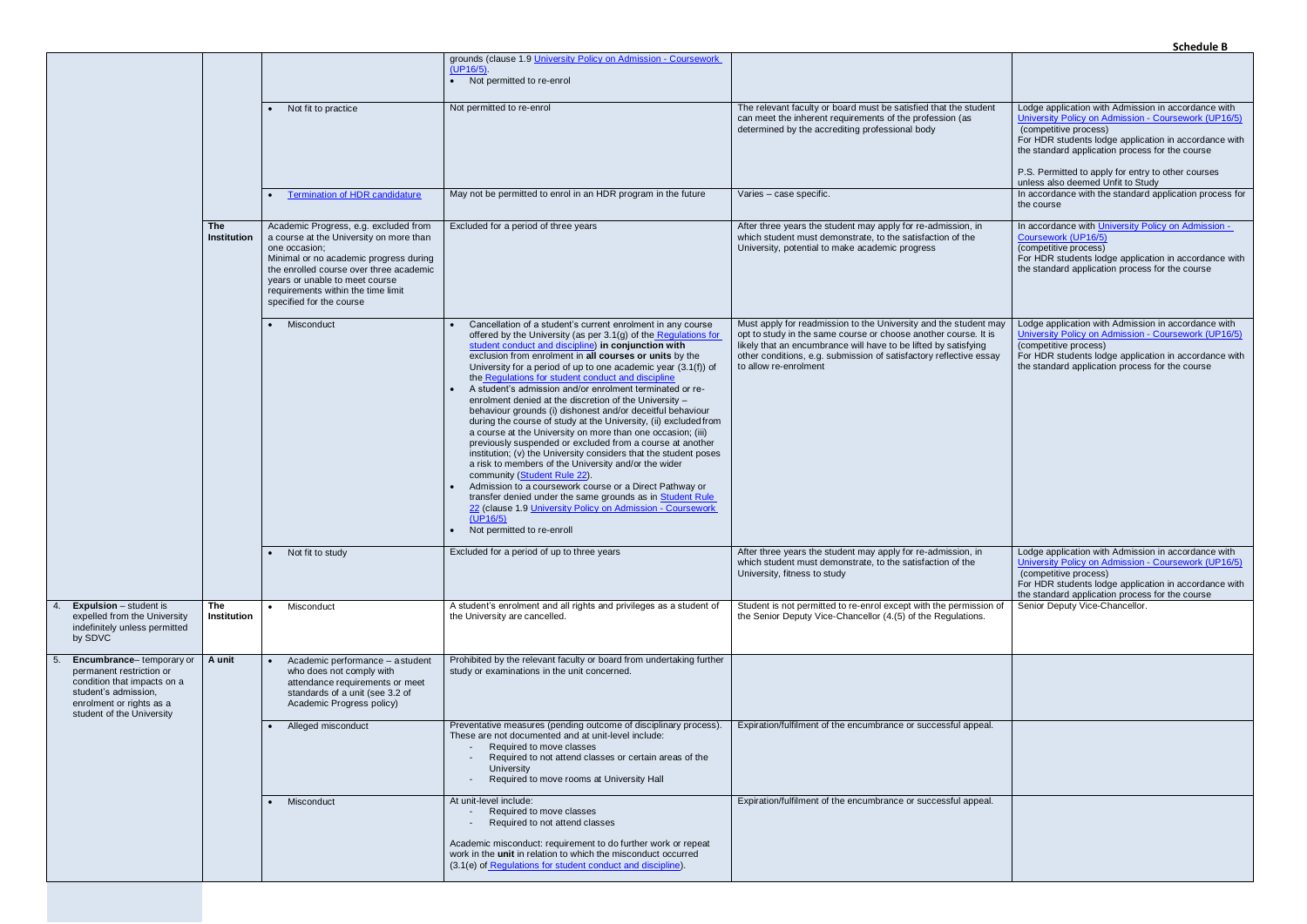| Expiration/fulfilment of the encumbrance or successful appeal. |                                                                     |
|----------------------------------------------------------------|---------------------------------------------------------------------|
| Nil                                                            | N/A                                                                 |
| Fine paid or successful appeal.                                | Appeals - as per Regulations for student conduct and<br>discipline. |
| Expiration/fulfilment of the encumbrance or successful appeal. | Appeals - as per Regulations for student conduct and<br>discipline. |
| Expiration/fulfilment of the encumbrance or successful appeal. |                                                                     |
| Expiration/fulfilment of the encumbrance or successful appeal. | <b>Student Administration</b>                                       |
|                                                                |                                                                     |

| A course                         |            | Misconduct                                                                                                                                                                                                                                                                                                                                                               | At course-level include:<br>Required to complete professional training<br>Academic misconduct: requirement to do further work or repeat<br>work in the course in relation to which the misconduct occurred<br>(3.1(e) of the Regulations for student conduct and discipline.                                                                                                                                                                                                                                                                                                                                                                                                                                         | Expiration/fulfilment of the encumbrance or successful appeal. |                                                                     |
|----------------------------------|------------|--------------------------------------------------------------------------------------------------------------------------------------------------------------------------------------------------------------------------------------------------------------------------------------------------------------------------------------------------------------------------|----------------------------------------------------------------------------------------------------------------------------------------------------------------------------------------------------------------------------------------------------------------------------------------------------------------------------------------------------------------------------------------------------------------------------------------------------------------------------------------------------------------------------------------------------------------------------------------------------------------------------------------------------------------------------------------------------------------------|----------------------------------------------------------------|---------------------------------------------------------------------|
| <b>The</b><br><b>Institution</b> |            | Alleged misconduct<br>(necessary for the protection of<br>other members of the University)                                                                                                                                                                                                                                                                               | Restrictions contained in 3.1(c) of the Regulations pending a<br>disciplinary hearing or trial - imposed by the VC under 27. (5) of<br>Regulations for student conduct and discipline.                                                                                                                                                                                                                                                                                                                                                                                                                                                                                                                               | Nil                                                            | N/A                                                                 |
|                                  | Misconduct |                                                                                                                                                                                                                                                                                                                                                                          | Fines (3.1(a) of the Regulations for student conduct and discipline<br>Not permitted to attend classes (3.1(c)(i) of the Regulations for<br>student conduct and discipline                                                                                                                                                                                                                                                                                                                                                                                                                                                                                                                                           | Fine paid or successful appeal.                                | Appeals - as per Regulations for student conduct and<br>discipline. |
|                                  |            |                                                                                                                                                                                                                                                                                                                                                                          | Not permitted to use University facilities or parts of them (3.1(c)(ii)<br>of the Regulations for student conduct and discipline<br>Not permitted to attend an examination or test or any part of them<br>(3.1(c)(iii) of the Regulations for student conduct and discipline<br>Not entitled to the results of any examination or test or any part of<br>them (3.1(c)(iv) of the Regulations for student conduct and                                                                                                                                                                                                                                                                                                 | Expiration/fulfilment of the encumbrance or successful appeal. | Appeals – as per Regulations for student conduct and<br>discipline  |
|                                  |            |                                                                                                                                                                                                                                                                                                                                                                          | discipline<br>Not permitted to attend the University or any part of it $(3.(c)(v))$ of<br>the Regulations for student conduct and discipline.<br>Cancellation or deprivation of credit either for a assessable work in<br>relation to which misconduct occurred or for the whole unit of<br>which the piece of assessable work is a component but only if the<br>misconduct involved acting dishonestly or unfairly (as per<br>Regulations for student conduct and discipline)                                                                                                                                                                                                                                       |                                                                |                                                                     |
|                                  |            | Requirement to do further work or repeat within the unit or course<br>in relation to which misconduct occurred (as per Regulations for<br>student conduct and discipline)<br>Non-conferral of degree/award (as per Regulations for student<br>conduct and discipline);                                                                                                   |                                                                                                                                                                                                                                                                                                                                                                                                                                                                                                                                                                                                                                                                                                                      |                                                                |                                                                     |
|                                  |            | Other undocumented conditions. Examples include a requirement<br>to:<br>Sign behaviour agreement that includes various<br>conditions such as not contacting another student,<br>accessing areas of the University<br>Attend mandatory counselling sessions<br>Move rooms at University Hall<br>Required to submit written apology<br>Required to submit reflective essay | Expiration/fulfilment of the encumbrance or successful appeal.                                                                                                                                                                                                                                                                                                                                                                                                                                                                                                                                                                                                                                                       |                                                                |                                                                     |
|                                  |            | Financial debt                                                                                                                                                                                                                                                                                                                                                           | <b>Student Administration Encumbrances:</b><br>a. Level 1 - Unspecified student encumbrance (or debt). Issue of<br>academic transcript, release of results and graduation is<br>blocked.<br>b. Level 2 - All services are withdrawn and will be reinstated<br>when student obligations are met. Encumbrance applied, then<br>course information is used to determine Pheme access (i.e.<br>28 days after discontinuation of course<br>c. Level 3 - The student's access to all services is revoked.<br>Discontinue enrolment. This also prevents admission to or<br>enrolling in a new course and re-enrolling in all pre-existing<br>course. Pheme access removed straight away after<br>application of encumbrance | Expiration/fulfilment of the encumbrance or successful appeal. | <b>Student Administration</b>                                       |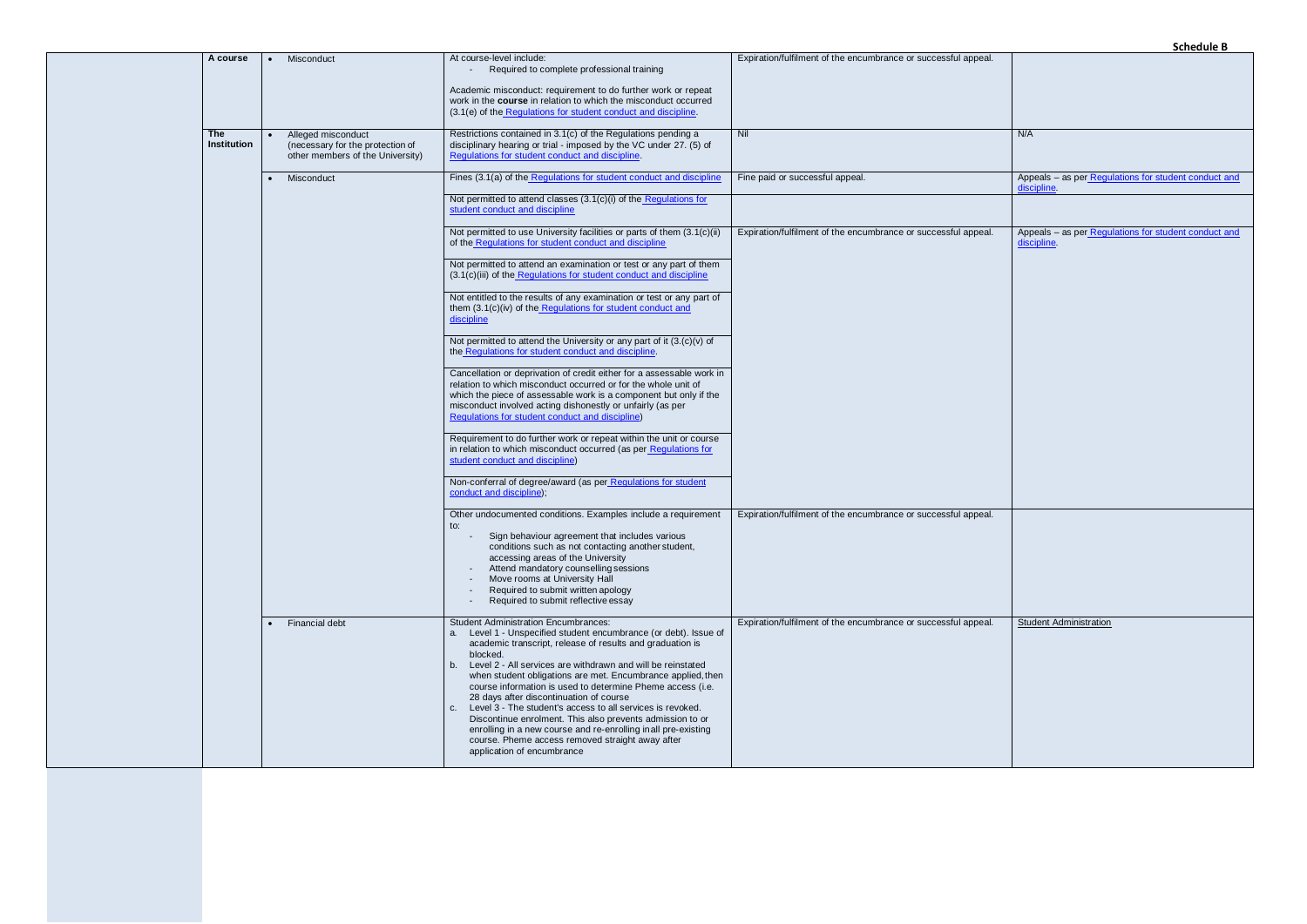## **SCHEDULE C: Maximum credit points granted for UWA students undertaking cross-institutional study**

| A student seeks to<br>undertake a unit or units<br>at the host institution<br>because: | Students enrolled at:                  | Maximum number of units in which the student is normally permitted to enrol at the host<br>institution and for which the student is subsequently permitted to receive credit towards their<br>course at the University:                                                                                                                                                                                   |  |
|----------------------------------------------------------------------------------------|----------------------------------------|-----------------------------------------------------------------------------------------------------------------------------------------------------------------------------------------------------------------------------------------------------------------------------------------------------------------------------------------------------------------------------------------------------------|--|
| the equivalent unit is not<br>available at the University                              | <b>UWA Crawley Campus</b>              | is the equivalent of 2 standard units (12 credit points)                                                                                                                                                                                                                                                                                                                                                  |  |
|                                                                                        | <b>UWA Regional Campus</b><br>(Albany) | is the equivalent of 8 standard units (48 credit points)                                                                                                                                                                                                                                                                                                                                                  |  |
| the<br>student is<br>moving<br>interstate or overseas                                  | <b>UWA</b>                             | in accordance with the University Policy on Credit transfer, advanced standing and recognition of prior<br>learning (UP11/34)                                                                                                                                                                                                                                                                             |  |
| If the student is an HDR<br>student                                                    | UWA                                    | The student may only be enrolled in coursework units at UWA or any other institution in accordance<br>with the rules of their course. In no case may a student be enrolled in coursework representing more<br>than one third of their course. Subject to that, PhD and Master by Research students may be enrolled<br>in up to 24 (UWA equivalent) points of coursework, regardless of where that occurs. |  |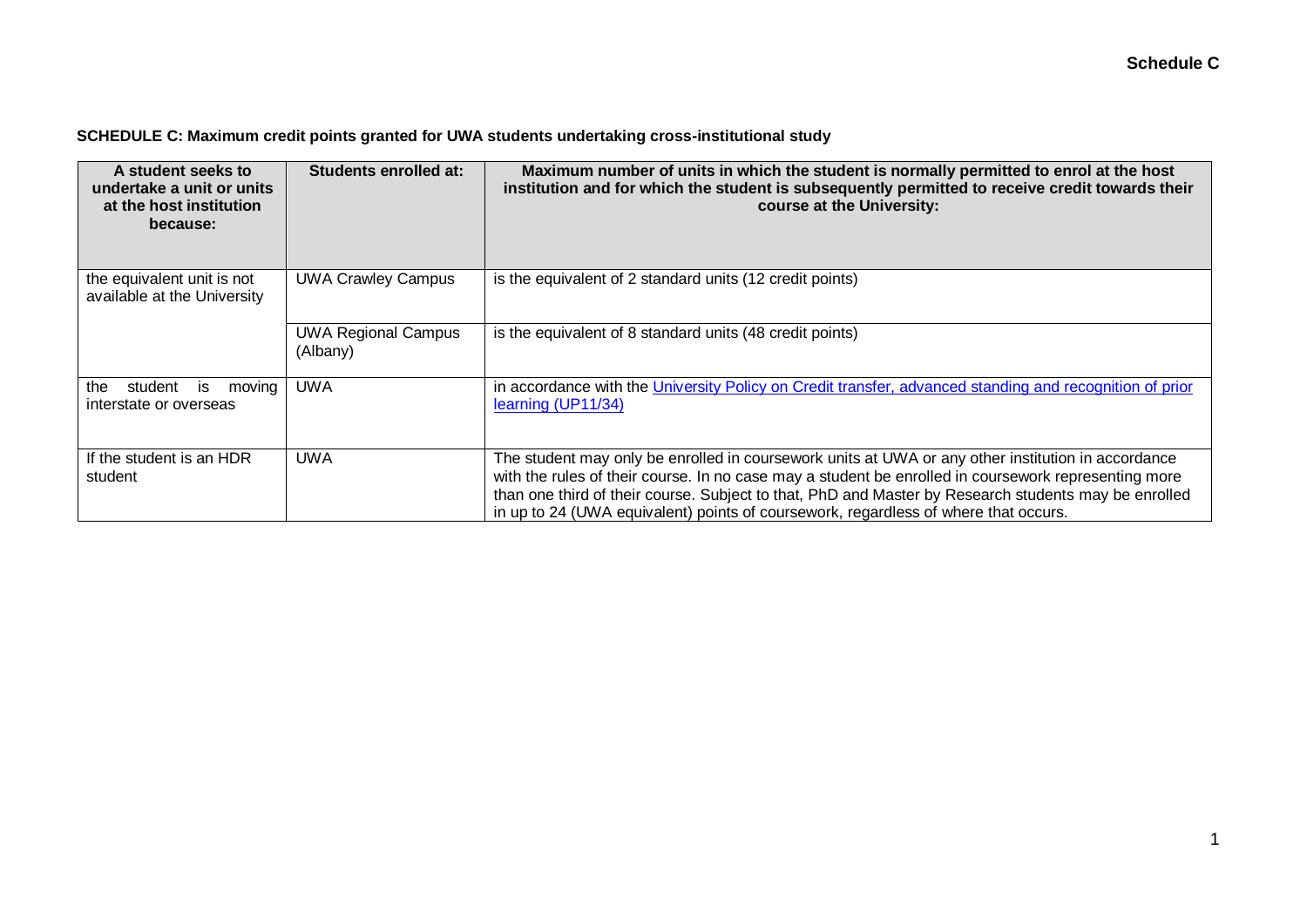#### **SCHEDULE D: TIME LIMITS FOR UNDERGRADUATE AND POSTGRADUATE COURSES (EXCLUDING RESEARCH ONLY COURSES)**

| Degree course                                     | <b>Credit point value of course</b>                      | <b>Maximum duration</b> |  |
|---------------------------------------------------|----------------------------------------------------------|-------------------------|--|
|                                                   |                                                          |                         |  |
| Bachelor's degree (single degree                  | 144 points                                               | 10 years                |  |
| courses)                                          | 192 points                                               |                         |  |
|                                                   | 240 points                                               |                         |  |
|                                                   | 288 points                                               | 12 years                |  |
| Bachelor's degree End-on honours                  | 48 points                                                | 2 years                 |  |
| Bachelor's<br>(combined<br>degree                 | equal to or greater than 192 but                         | 8 years                 |  |
| degree courses - pre-2012)                        | less than 288 points                                     |                         |  |
|                                                   | equal to or greater than 288 but<br>less than 336 points | 9 years                 |  |
|                                                   | equal to or greater than 336<br>points                   | 10 years                |  |
| Undergraduate Diplomas                            | 48 points                                                | 10 years                |  |
|                                                   | 54 points                                                |                         |  |
| <b>Graduate Certificates</b>                      | 24 points                                                | 2 years                 |  |
| Graduate Diplomas                                 | 24 points                                                | 2 years                 |  |
|                                                   | 48 points                                                | 4 years                 |  |
| Research<br>Higher<br>Degree<br>by<br>Preliminary | 48 points                                                | 2 years                 |  |
| Master's degrees by thesis and<br>coursework      | 48 points                                                | 4 years                 |  |
| Master's degrees by coursework or                 | 48 points                                                | 4 years                 |  |
| by coursework and dissertation                    | 72 points                                                | 5 years                 |  |
|                                                   | 96 points                                                | 5 years                 |  |
|                                                   | 144 points                                               | 6 years                 |  |
|                                                   | 168 points                                               | 7 years                 |  |
|                                                   | 192 points                                               | $\overline{10}$ years   |  |
| <b>Professional Doctorates</b>                    | 144 points                                               | 9 years                 |  |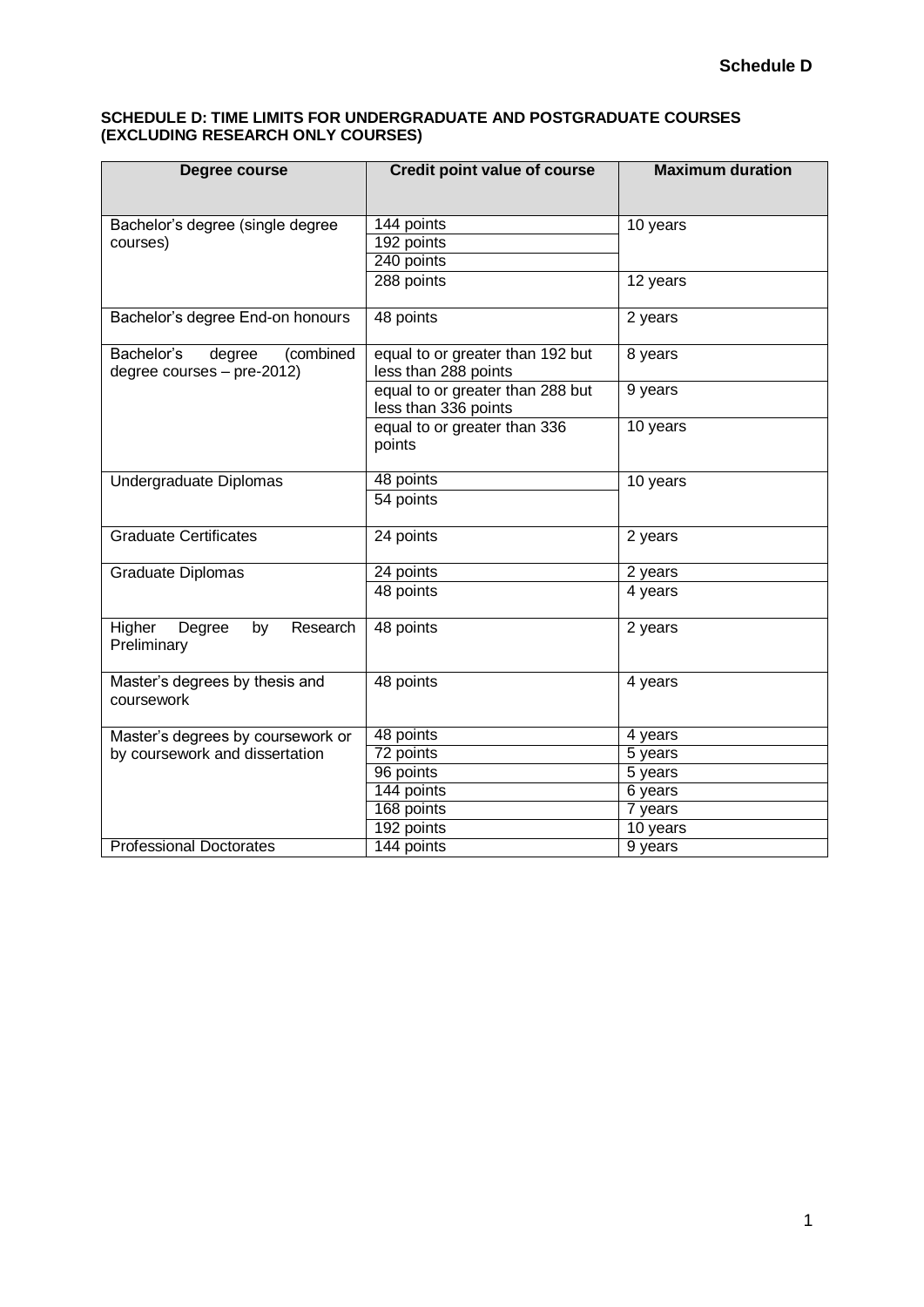## **Schedule E**

# **University Policy on: Student Enrolment**

## **Procedures**

This document sets out the procedures and process maps for the following:

- A. Overloading
- B. Approved leave
- C. Readmission
- D. Concurrent enrolment
- E. Cross-institutional enrolment(outgoing)
- F. Cross-institutional enrolment(incoming)
- G. Course transfers

## **A. Procedures for Overloading**

#### **1. Overload – see [Appendix 1](http://www.governance.uwa.edu.au/__data/assets/pdf_file/0007/3385168/UP-Student-Enrolment_Appendices-1-7_Processes.pdf) for process map**

1.1 The rules for a course may state the extent to which students can overload without special approval. 1.2 If special approval is required to overload, it is normally given by a student adviser or a Student Advising Office.

#### **2 Part-time enrolment for international student visa holders**

2.1 International student visa holders wishing to enrol in less than the standard annual full-time enrolment load are required to contact the International Student Adviser before making changes to their enrolment load or withdrawing from their course as this may have financial and/or visa compliance implications.

## **B. Procedures for applying for approved leave**

Procedure for applying for approved leave – See [Appendix 2a -](http://www.governance.uwa.edu.au/__data/assets/pdf_file/0007/3385168/UP-Student-Enrolment_Appendices-1-7_Processes.pdf) 2d for process maps

#### **1 Applying for approved leave: General information.**

1.1 Students may normally apply for approved leave for a period of 6-12 months (or the equivalent semester or trimester period).

1.2 Students apply for approved leave by the due date via the relevant studentConnect online application process.

1.3 Students who withdraw from all units as part of an Approved Leave application may incur financial penalties depending on the date of withdrawal. Students should refer to the [Teaching, Census and](http://www.studentadmin.uwa.edu.au/welcome/enrolment/withdrawal_dates) [Withdrawal Dates](http://www.studentadmin.uwa.edu.au/welcome/enrolment/withdrawal_dates) to confirm the specific withdrawal date(s).

1.4 A student on approved leave who decides to return to their studies in the following period or year, is required to re-enrol during the relevant enrolment period.

1.5 A student on approved leave who does not wish to re-enrol may apply for a further period of approved leave.

#### **2 Applying for approved leave (suspension): Higher degree by research students**

2.1 Higher degree by research students may seek advice on approved leave/suspension of candidature from the Graduate Research School, or the relevant faculty if studying for a degree by research and coursework.

2.2 Higher degree by research students enrolled in courses administered by the Graduate Research School are required to apply to suspend enrolment in their course and, if relevant, to suspend their scholarship. For further information see the [Graduate Research School](http://www.postgraduate.uwa.edu.au/students/candidature/suspension) website.

2.3 Approved leave from some higher degree by research courses may not be possible because of potential future lack of availability of academic staff or resources.

#### **3 Applying for approved leave: International student visa holders**

3.1 There may be fee and visa implications associated with international student visa holders taking approved leave.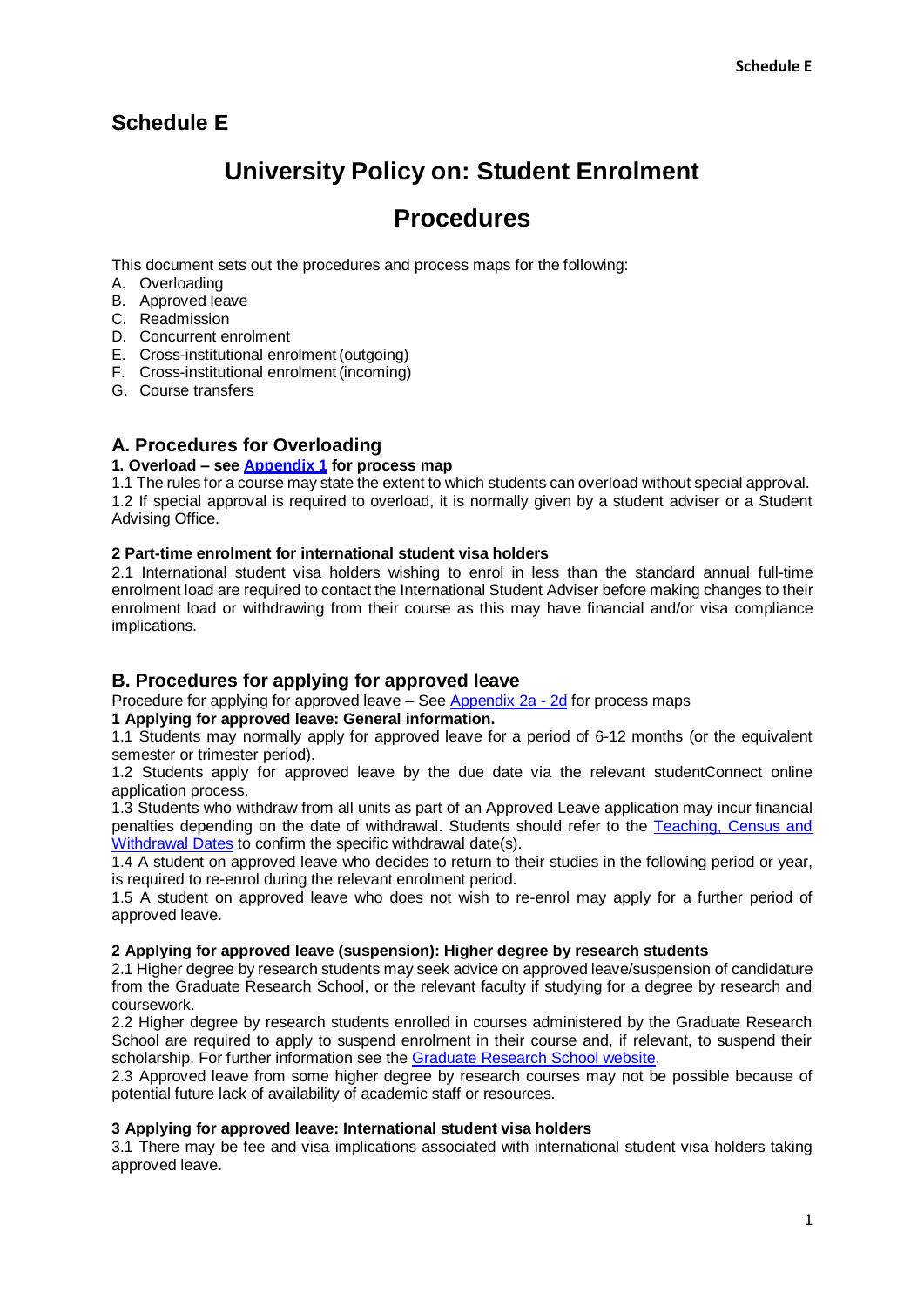3.2 International student visa holders who plan to take approved leave of any duration from their studies are encouraged to first contact the [International Student](https://www.uwa.edu.au/study/international-students) Adviser.

3.3 International student visa holders are required to lodge an application for approved leave as per 1.2.

3.4 Transnational students (studying at campuses outside Australia) should consult local providers regarding fee matters prior to lodging an application for approved leave as per 1.2.

#### **4 Scholarship holders**

4.1 Scholarship holders are required to check the conditions of their scholarship to ascertain if the scholarship may be suspended.

4.2 Scholarship holders may seek further advice from the [Coursework Scholarships Office,](http://www.scholarships.uwa.edu.au/) [Graduate](http://www.scholarships.uwa.edu.au/) [Research School, o](http://www.postgraduate.uwa.edu.au/contact)r the relevant faculty (for a scholarship administered by a faculty).

#### **5 Processing approved leave applications - coursework**

5.1 Applications are submitted via the standard application process (1.2) and are assessed by the relevant Student Advising Office and the International Student Support team (where applicable).

5.2 The relevant Student Advising Offices should liaise in the case of combined courses.

5.3 The relevant Student Advising Office and International Student Support team (where applicable) have twenty University working days to either approve or reject the application.

5.4 Students are informed of the outcome of their application via a system-generated email sent to their UWA student email account

5.5 Students are not able to re-enrol during the period of their approved leave

#### **6. Processing approved leave (suspension) applications - HDR**

6.1 Applications are submitted via the online application process (2.2) first to their Coordinating Supervisor/s and then their Graduate Research Coordinator/s and the Graduate ResearchSchool. 6.2 Students are informed of the outcome of their application via a system-generated email sent to their UWA student email account

6.3 Students may return early from a period of approved leave (suspension) with the approval of their supervisors and school, provided that they have met any conditions of return. Students wishing to return early must notify the Graduate Research School.

## **C. Readmission**

- 1.Procedures for readmitting discontinued students coursework [See Appendix 3](http://www.governance.uwa.edu.au/__data/assets/pdf_file/0007/3385168/UP-Student-Enrolment_Appendices-1-7_Processes.pdf) for process map
- 1.1. Applications for readmission must be submitted to **[Admissions](https://study.uwa.edu.au/how-to-apply/)** by the relevant closing date for the teaching period, in accordance with the relevant application process.
- 1.2. Where necessary, Admissions advises Student Administration of approved readmission applications and Student Administration updates the student management system to reflect relevant faculty decisions.
- 1.3. Admissions notifies applicants for readmission of the application outcome and relevant enrolment information.

2. Procedures for readmitting discontinued students – HDR

2.1 Applications for readmission must be submitted to the Graduate Research School in accordance with the standard application process.

2.2 The Graduate Research School notifies applicants for readmission of the application outcome and relevant enrolment information

## **D. Concurrent Enrolment**

Procedures for concurrent enrolment – see [Appendix 4](http://www.governance.uwa.edu.au/__data/assets/pdf_file/0007/3385168/UP-Student-Enrolment_Appendices-1-7_Processes.pdf) for process maps

- 1.1 Students seeking concurrent enrolment are required to apply to Admissions for both courses individually in accordance with the relevant application process.
- 1.2 Admissions is responsible for checking if a student is attempting to enrol concurrently in two or more courses and seeking approval from the Faculty or relevant board.
- 1.3 Students applying for the Diploma of Modern Languages are required to submit an [application](http://www.arts.uwa.edu.au/courses/undergrad/diplomas) to Admissions prior to the start of the semester in which they wish to commence the course.
- 1.4 Students seeking concurrent enrolment in Higher Degrees by Research courses must apply to the Graduate Research School in accordance with the relevant application process.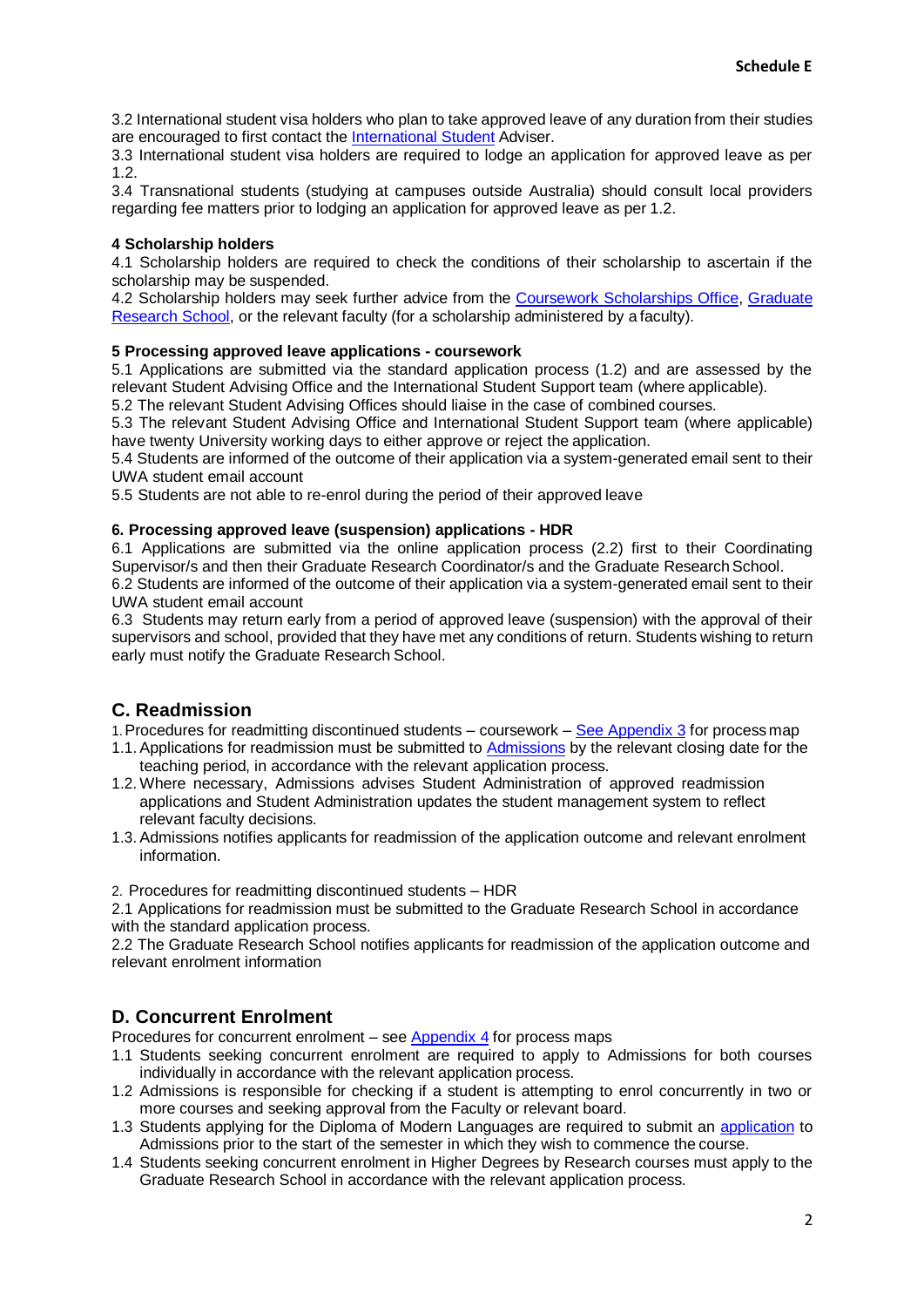## **E. Cross-institutional Enrolment (Outgoing)**

Procedures for UWA students applying for cross-institutional enrolment – See [Appendix 5](http://www.governance.uwa.edu.au/__data/assets/pdf_file/0007/3385168/UP-Student-Enrolment_Appendices-1-7_Processes.pdf) for process map

1.1 Students must submit an Application for Cross-Institutional Study form, unit/course outlines and a statement explaining why they wish to undertake cross-institutional study to the relevant Student Advising Office

1.2 The student is responsible for making a case to their Student Advising Office as to why they need to undertake study at another institution for credit towards their award course at the University.

1.3 The Student Advising Office is responsible for assessing and processing cross-institutional applications for UWA Students, in accordance with this policy.

1.4 If permission is granted by the University, the student must approach the proposed host institution to submit the application for cross-institutional study form (see 1.1). The application should include a copy of the student's formal academic record and current enrolment.

1.5 If the host institution approves the application, the student will need to follow the host institution's enrolment procedures.

1.6 There is no guarantee that the desired unit(s) will be available at the host institution.

1.7 It is important that students allow sufficient time for their application to be administered by both the University and the host institution, and check the closing date for their application at the host institution.

1.8 Throughout the period of cross-institutional study, it is the student's responsibility to maintain an enrolment as required at both the University and the host institution.

1.9 Cross-institutional study incurs a student contribution or fee liability as determined by the host institution.

1.10 Cross-institutional students are required to make their student contribution or fee payment to the institution at which they are undertaking units.

1.11 International student visa holders may be able to undertake cross-institutional study at another Australian institution.

1.12 International student visa holders should confirm with the host institution that they will approve their cross-institutional enrolment and confirm the fees involved.

1.13 International student visa holders should contact their Student Advising Office and the International Student Advisor to discuss how their proposed cross-international enrolment may affect their study plan, course progress and any potential implications for their visa conditions.

1.14 Once the cross-institutional study has been completed and the student has received official documentation with their results, it is the student's responsibility to provide the relevant Student Advising Office with the formal academic transcript to enable the unit(s) of study to be credited towards their course at the University. Unofficial documentation, such as screenshots, photos or photocopies, are not accepted. Please note: most universities will not release examination results to a third party, such as another university. They will normally only release them directly to the student.

1.15 Cross-institutional unit results will be recorded on the student's formal UWA transcript as an Ungraded Pass (UP) or Ungraded Fail (UF). A note will also be added to indicate the specific unit(s) studied and the grade(s) awarded by the host university. A grade of UP will not affect your GPA, however a grade of UF will count towards the GPA. Students who do not complete a cross-institutional unit at the host university for which they have been approved by the University and do not withdraw from their UWA cross-institutional unit within the required time limit may receive a grade of UF.

## **F. Cross-Institutional Enrolment (Incoming)**

Procedures for non-UWA students seeking cross-institutional enrolment at the University – see [Appendix 6](http://www.governance.uwa.edu.au/__data/assets/pdf_file/0007/3385168/UP-Student-Enrolment_Appendices-1-7_Processes.pdf) for process map

1 All non-UWA students

1.1 Applicants under this policy are required to first have their application approved by the home institution in the [Application for Cross-Institutional Admission and Enrolment at the University of](http://www.studentadmin.uwa.edu.au/welcome/enrolment/crossenrol?f=102584) [Western Australia](http://www.studentadmin.uwa.edu.au/welcome/enrolment/crossenrol?f=102584) form.

1.2 If the application is approved by the home institution, the student submits the Application for Cross-Institutional Admission and Enrolment at the University of Western Australia form to the University.

1.3 The application should include a copy of the applicant's formal academic record/s and current enrolment, proof of Citizenship/Identity documents (passport, birth certificate or citizenship certificate; visa notice (if applicable)); change of name documents (if applicable); and Commonwealth Assistance Forms (if applicable).

1.4 Applications are to be submitted within set due dates. UWA dates are determined by Student Administration and published on the Current Students website.